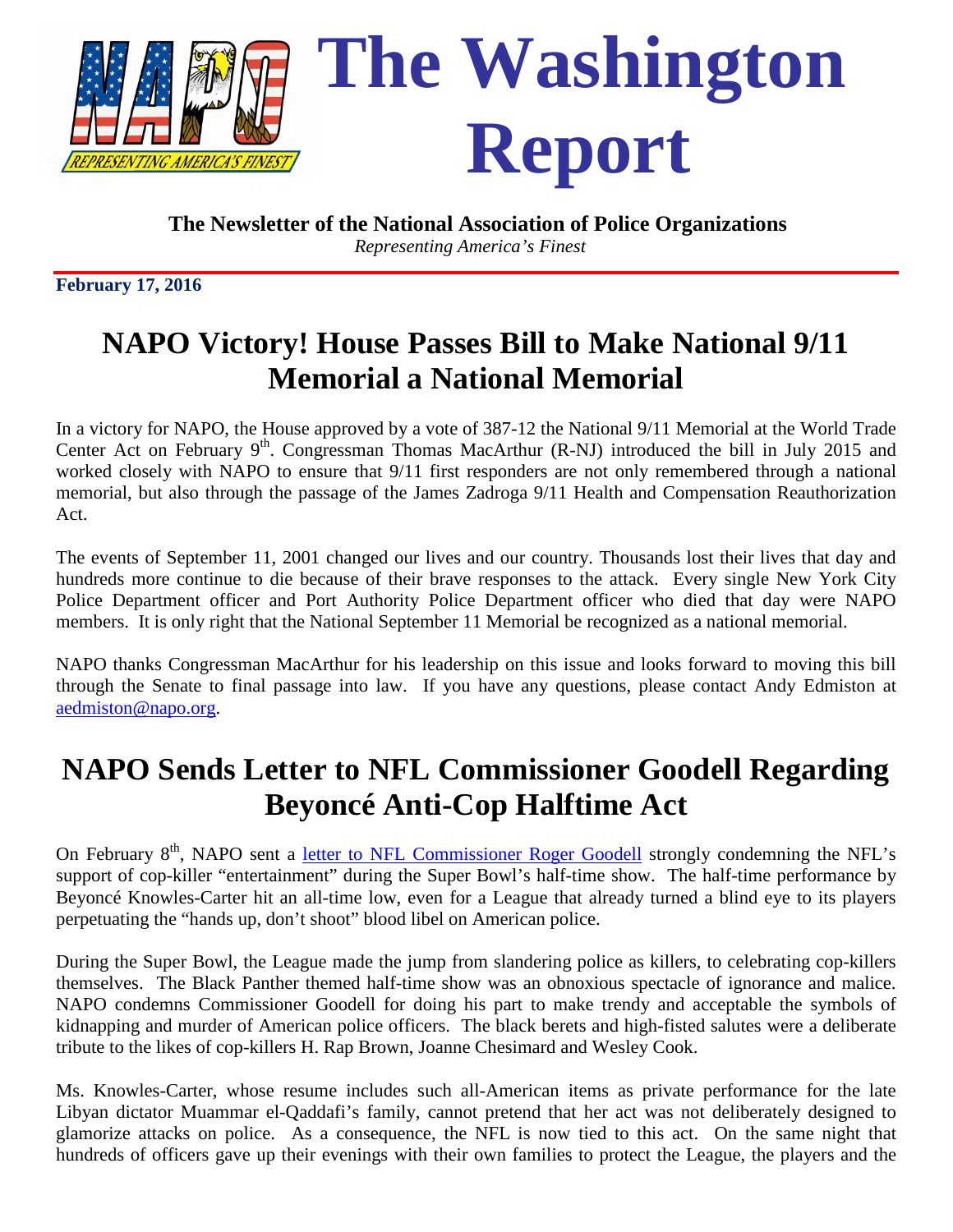fans, the NFL honor them by promoting song and dance celebrating cop-killers. Any player who displayed such lunacy and lack of touch with reality would be prohibited from returning to the field under the League's own brain injury policy.

NAPO has called on Commissioner Goodell to either publicly apologize to America's men and women in law enforcement, or step aside in favor of someone who can recognize just how much the NFL and teams owe to the rule of law in this country.

# **Supreme Court Justice Antonin Scalia Dies**

United States Supreme Court Justice Antonin Scalia, 79, died February 13th in Texas. Justice Scalia served on the high court for thirty years and was a key conservative and an unswerving Constitutionalist. He was a key vote on many law enforcement cases that came before the Court. With his death, the Supreme Court is now evenly split between Republican and Democratic appointees. This being an election year will make nominating his successor more politicized than usual.

Immediately after the news of his death broke, Republican Congressional leadership called on President Obama to relinquish picking a successor to Justice Scalia to the next President, as this an election year. President Obama quickly responded by vowing that he will nominate a candidate.

Senate Majority Leader Mitch McConnell (R-KY) stated that Republicans are united in opposing any new Obama appointee to the Supreme Court; however, some Republicans have indicated that they are willing to have hearings on a potential nominee. It is too early to tell how this will all play out, particularly with both parties still in the process of locking down a presidential nominee.

Although the Administration has not released the names of any potential nominees, there are several names that are making the short-list of possible candidates, including: DC Circuit Court Judge Sri Srinivasan; Ninth Circuit Court Judge Paul Watford; DC Circuit Court Judge Patricia Ann Millett; Eighth Circuit Court Judge Jane Kelly; DC Circuit Court of Appeals Chief Justice Merrick Garland; Ninth Circuit Court Judge Jacqueline Nguyen; Seventh Circuit Court Judge Diane Wood; and California Attorney General Kamala Harris. These judges range from liberal to moderate with a varying degree of backgrounds.

It is rumored that both Chief Justice Merrick Garland and Judge Diane Wood were previously considered as possible Obama nominees to the Supreme Court.

President Obama will submit to the Senate a nominee to succeed Justice Scalia, but it is unknown whether Senate Republicans will take any action on the nominee. NAPO will continue to monitor the situation and will update our members of the implications of Justice Scalia's death on current cases in front of the Supreme Court.

Source:

Camila Domonoske. "Who Are the Possible Candidates to Fill Scalia's Seat?" February 15, 2016. NPR.org. <http://www.npr.org/sections/thetwo-way/2016/02/14/466725863/who-are-the-possible-candidates-to-fill-scalias-seat>

# **NAPO on the Hill: BVP Reauthorization, Mental Health Hearing, NAPO Judiciary Priorities**

### **Bulletproof Vest Partnership Grant**

NAPO met with staff of **Congressman Lamar Smith (R-TX)**, former Chairman and sitting member of the House Judiciary Committee, about the importance of moving the Bulletproof Vest Partnership Grant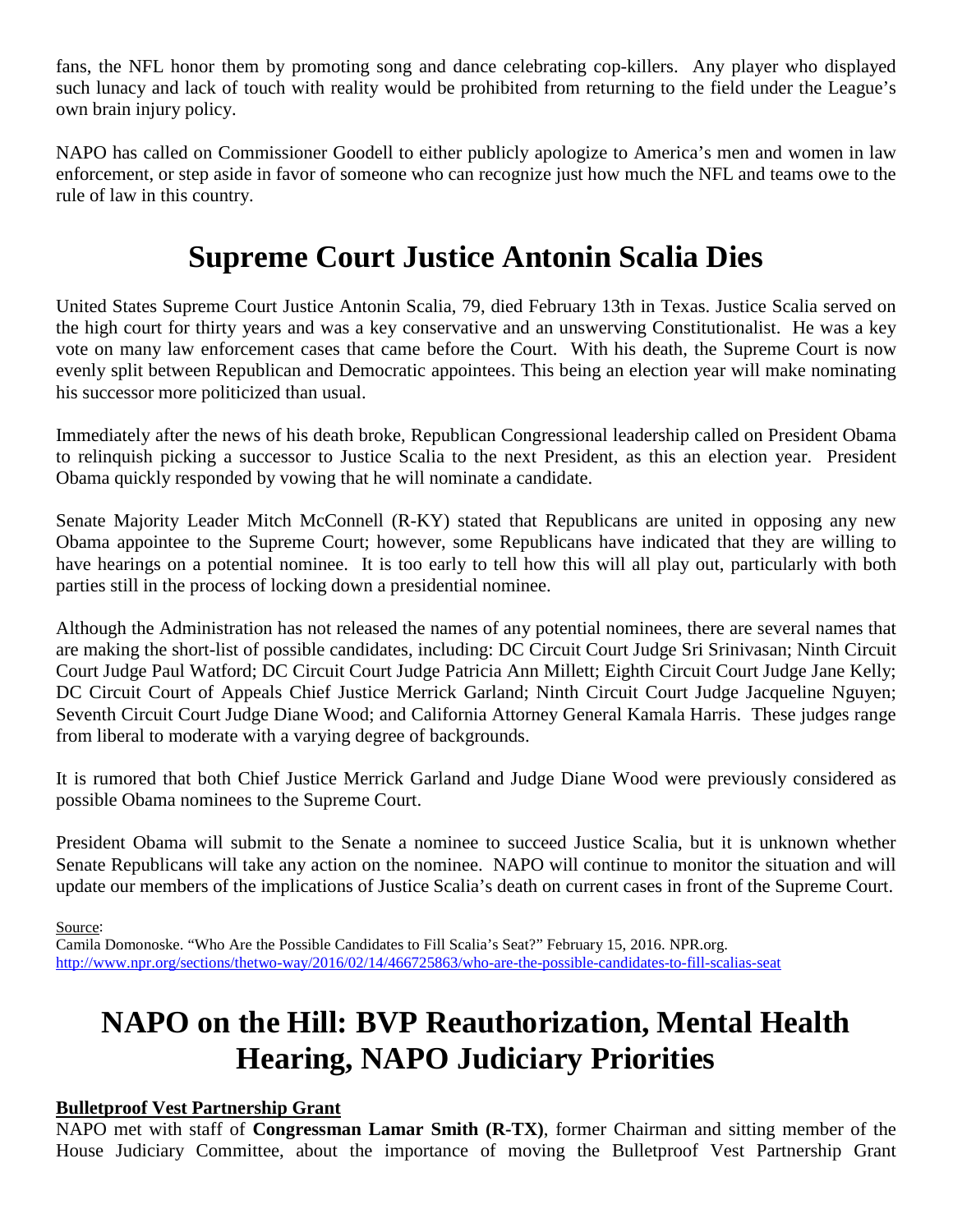Reauthorization Act out of Committee. Although the Senate passed its version of the bill back in May 2015, the House version, H.R. 228, has been stuck in the Judiciary Committee.

Committee Chairman Robert Goodlatte (R-VA) is now the only obstacle standing in the way of reauthorizing the Bulletproof Vest Partnership (BVP) Grant program. Over the past few weeks, we were successful in moving Congressman Sensenbrenner from opposing H.R. 228 to signing on as a cosponsor. Chairman Goodlatte, however, remains steadfast in his desire to do an overhaul of state and local law enforcement grant programs and his belief that the BVP Grant program is duplicating funding already available through the Byrne Justice Assistance Grant (Byrne JAG) Program. Although funding can be made available through Byrne JAG for bulletproof vests (as it was this year), this has not always been the case. Further, securing funding for the BVP Grant program through Byrne JAG on a yearly basis is not guaranteed as there are numerous issues and programs competing for funding within Byrne JAG.

NAPO strongly believes that the BVP Grant Program is essential and must be its own program to ensure that state and local law enforcement agencies get the assistance they need to purchase bullet resistant vests for their officers. Congressman Smith's staff shared that the Congressman is very supportive of the BVP Grant program and he will speak with the Chairman about the need to move the bill. The Congressman, however, will not sign on as a cosponsor until the Chairman has indicated he will support moving the bill through Committee.

NAPO is meeting with Republican members of the Judiciary Committee urging them to sign on as cosponsors of H.R. 228 in order to put pressure on the Chairman to move this bill. Additionally, NAPO is working with the bill's sponsor - Congressman LoBiondo – on a major cosponsor push for the bill, which currently has 36 cosponsors. A significant number of cosponsors will signal not only to Judiciary Committee leadership that this bill has broad support, but it will also convey the program's importance to House leadership. **Please join NAPO in our push for cosponsors. Contact your Representative(s) and urge them to sign on to this vital legislation.** A list of all current cosponsors by state can be found here.

We will continue to expend all available efforts to garner support for this legislation and will keep our members updated on its status.

### **Criminal Justice and Mental Health**

 $\overline{\text{NAPO}}$  attended the February  $10^{\text{th}}$  Senate Judiciary Committee hearing on mental health and the criminal justice system. The hearing touched on aspects of Senator John Cornyn's legislation, the Mental Health and Safe Communities Act (S. 2002), which NAPO supports. The goal of the hearing was to showcase the growing need to provide the mental health community and law enforcement the resources and tools they need to improve crisis response and increase access to care for the mentally ill.

The Mental Health and Safe Communities Act will help the mentally ill receive the treatment they need to heal and prevent potential danger to the community by improving crisis response and prevention by local officials, increasing treatment-based alternatives for mentally ill offenders, and improving the current background check system without expanding it.

During the hearing Senator Cornyn recognized NAPO for our support of his legislation. NAPO will continue to work with Senator Cornyn to ensure this important legislation gets passed into law.

### **NAPO Judiciary Priorities**

NAPO met with **Senate Judiciary Committee Chairman Charles Grassley's (R-IA)** judiciary staff to discuss NAPO's priority issues for the remainder of the 114<sup>th</sup> Congress including the Thin Blue Line Act, the Mental Health and Safe Communities Act, and our issues with the PSOB Office, which is under the Committee's jurisdiction. We also reiterated our concerns with the Sentencing Reform and Corrections Act, which was introduced by the Chairman.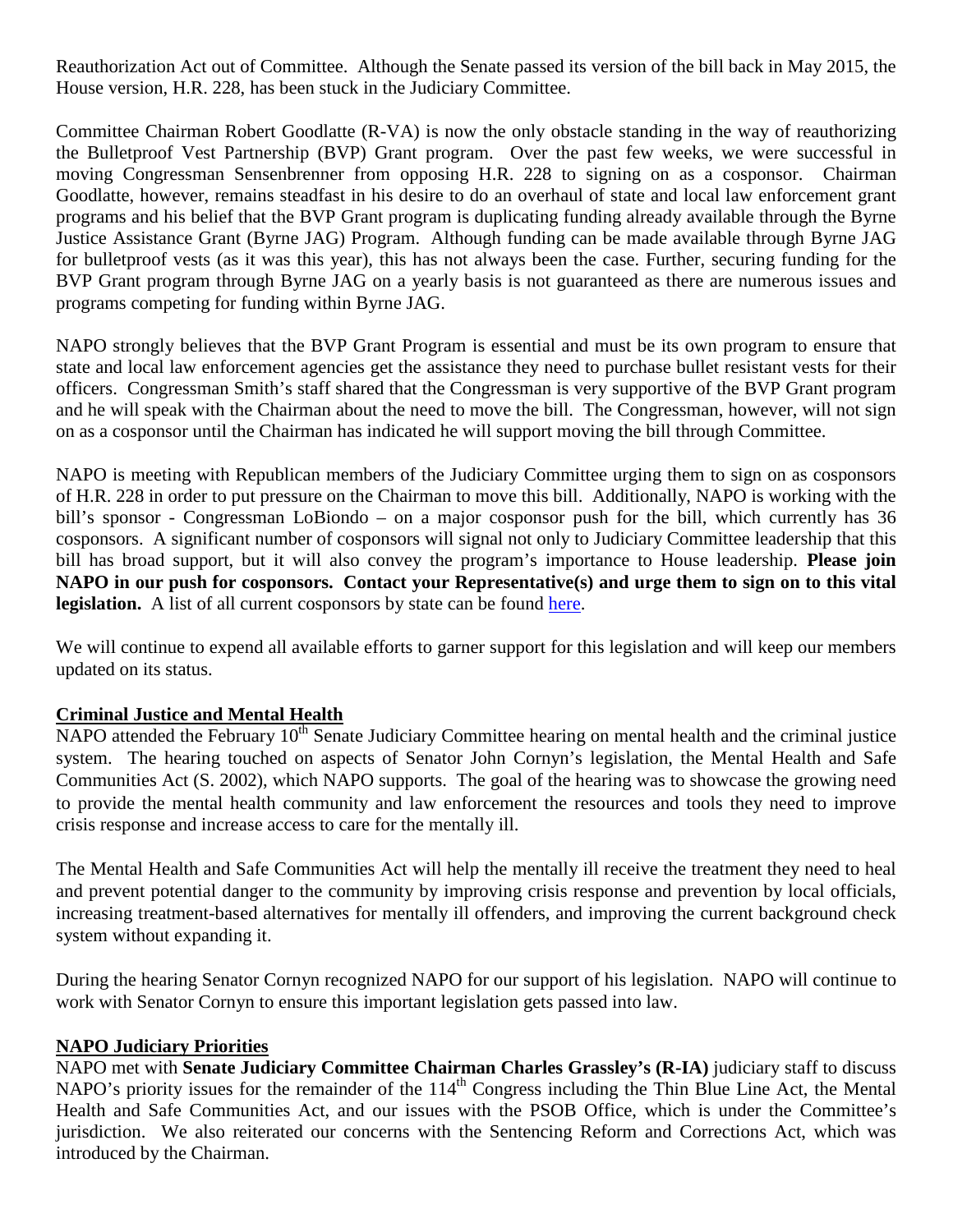Given that it is a presidential election year, the Congressional calendar for getting legislation passed is much shorter than normal, leaving less time and ability to move bills through Committee and to the floor for a vote. According to Chairman Grassley's staff, the Sentencing Reform and Corrections Act is a priority for the Chairman and will take up much of the Committee's time in the upcoming weeks. The Chairman expressed his support with moving the Mental Health and Safe Communities Act, but his staff was non-committal when it came to taking up the Thin Blue Line Act. As for our concerns with the PSOB Office, Chairman Grassley shares our concerns and has been working with us to get the PSOB Office to share information on the backlog of cases and what the Office is doing to improve its turnaround time.

NAPO will continue to work with the Chairman and members of the Committee on our concerns with the Sentencing Reform and Corrections Act. NAPO feels that such sweeping reform, when added to the implementation of the Sentencing Commission's 2014 Guidelines, will negatively impact public safety.

NAPO is committed to working to ensure the Thin Blue Line Act passes Congress and we will expend every effort to move it through the Judiciary Committee and to the floor for a vote. We will keep our members updated on the status of this important bill.

If you have any questions about NAPO's meetings on the Hill or the issues addressed, please contact Andy Edmiston at [aedmiston@napo.org.](mailto:aedmiston@napo.org)

## **President Releases FY 2017 Budget Proposal**

On February  $9<sup>th</sup>$ , the President released his budget proposal for fiscal year 2017. Before the budget was even released, Republican leadership in Congress stated that it was dead on arrival and would not be a factor in the appropriations process. Congressional Republicans have already begun the process of deliberating their budget proposal, with appropriations bills scheduled to be considered in Committee as soon as March.

The President's budget proposal includes funding for state and local law enforcement assistance grants as well as criminal justice and police reform. It also proposes a change to the excise tax, or "Cadillac" tax, on employer-sponsored health plans and adds resources to enforce the Government Pension Offset (GPO) and the Windfall Elimination Provision (WEP).

### **State and Local Law Enforcement Grants**

The budget proposal includes funding requests for NAPO's priority grant programs within the Departments of Justice and Homeland Security (DOJ, DHS), including:

- \$383.5 million for the Edward Byrne Memorial Justice Assistance Grant (Byrne JAG) program (received \$476 million for FY 2016);
- \$229 million for the COPS Hiring Grant program (received \$187 million for FY 2016);
- \$14 million for the Mentally Ill Offender Treatment and Crime Reduction Act (MIOTCRA), which funds crisis intervention teams and training for state and local law enforcement (received \$10 million for FY 2016);
- \$200 million for the State Homeland Security Grant Program (SHSGP) (received \$467 million for FY 2016); and
- \$330 million for the Urban Area Security Initiative (UASI) (received \$600 million for FY 2016).

It also includes funding to help state and local agencies implement the recommendations of the President's Task Force on 21<sup>st</sup> Century Policing and the new interagency effort that was launched in December 2015 to identify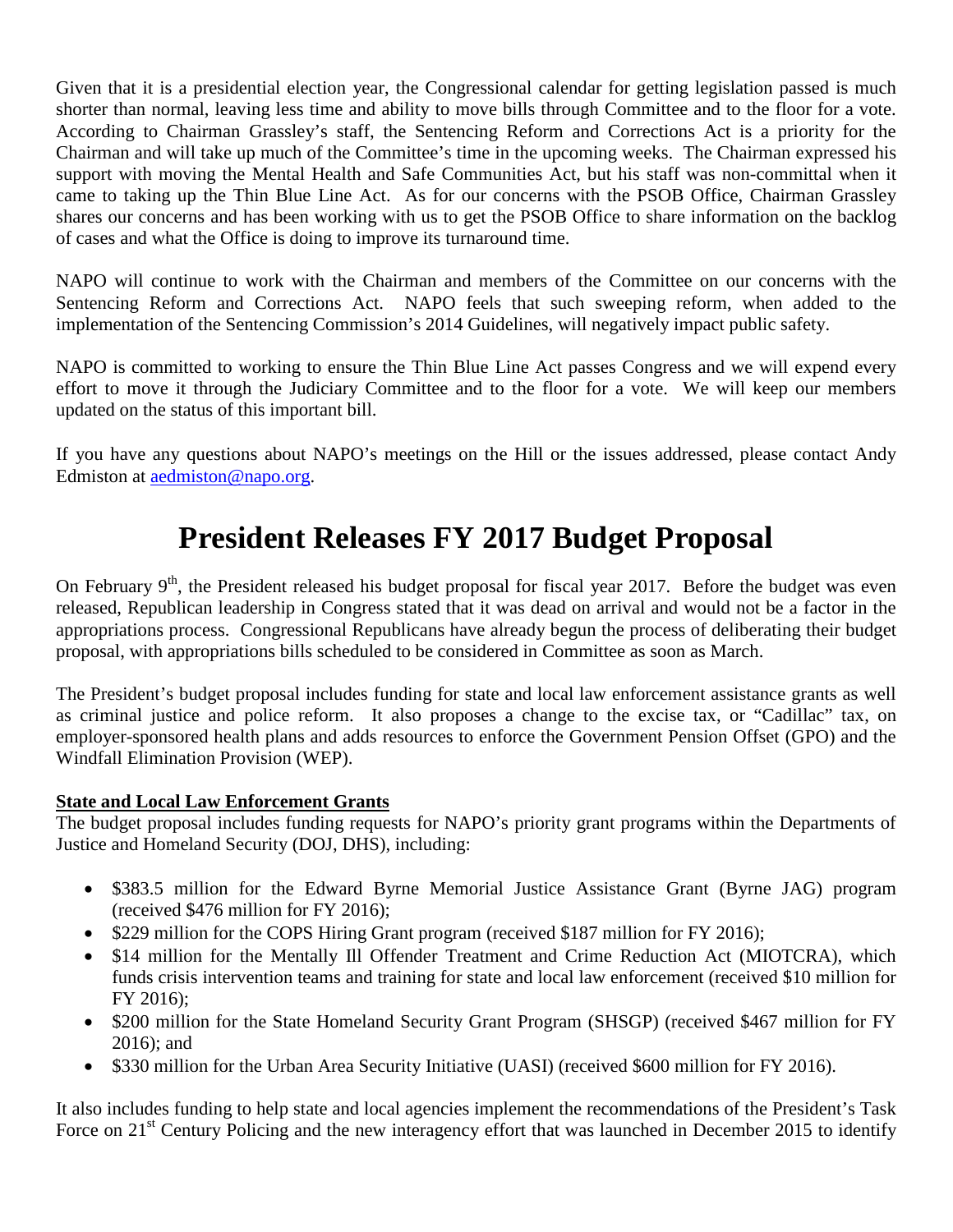barriers that undermine equal employment opportunity and diversity in law enforcement. The President's proposals for criminal justice reform are also prevalent within the DOJ's budget request.

NAPO will work with Congressional appropriators to ensure that our priority grant programs get the funding they need to properly support state and local law enforcement.

### **"Cadillac" Tax**

The President's budget proposal responds to the two-year delay of the "Cadillac" tax on high-cost employersponsored health plans passed by Congress at the end of 2015 and the growing support for repealing the tax altogether. The budget proposes to modify the thresholds for the tax so that the threshold equals what is in current law (for public safety officers that threshold is \$11,850 for an individual and \$30,950 for a family) or the average premium for a gold plan in each state's health insurance exchange, whichever is higher. The average gold plan covers 80 percent of a consumer's medical expenses and the premium for gold plans vary by state and sometimes vary within a state. The Administration believes that this reform would protect employers from paying the tax only because they are in high-cost localities and ensure that the tax only hits the highestcost plans.

The Administration still contends that the "Cadillac" tax will ultimately benefit employees: by forcing employers to choose lower-cost health plans, employers will have additional funds that they will then put towards higher wages to make up for the lost health benefits. NAPO strongly disagrees with this assessment and does not believe that the savings in healthcare costs will translate to higher wages for public safety officers. The savings achieved by cutting the cost of health plans will go right back into the coffers of state and local governments to fill budget holes. Many public safety officers have bargained in good faith with their employers to get high-quality health plans, often at the expense of raises, and the "Cadillac" tax is threatening the coverage they have worked so hard to obtain. NAPO will continue to advocate for the full repeal of the tax.

#### **Government Pension Offset (GPO) / Windfall Elimination Provision (WEP)**

The President's budget re-proposes legislation that would improve the Social Security Administration's (SSA) ability to enforce the offsets for the GPO and WEP. It would also require state and local government pension payers to report information on pensions paid for work not covered by Social Security to the SSA through an automated data exchange.

The GPO reduces public employee's Social Security spousal or survivor benefit by two-thirds of their public pension, and often leads to negative effects on law enforcement officers' retirements. If a spouse who paid into Social Security dies, the surviving public safety officer would normally be eligible for half of the deceased's benefit. However, if the surviving law enforcement officer had not been paying into Social Security while working, the GPO requires that this amount be offset by two-thirds of the survivor's pension, eliminating most, or all of the payment. Because of their profession, many law enforcement officers do not pay into Social Security; however, if they had not served at all, they would receive the full allotment of the spouse's benefit.

In addition to the GPO, public safety employees are also adversely affected by the WEP. Although most law enforcement officers retire after a specific length of service, usually while in their early to mid-fifties, many look for new opportunities to serve their communities. Yet, when they retire from a non-Social Security paying job and move to one that does pay into Social Security, they are penalized by the WEP. Instead of receiving their rightfully earned Social Security retirement benefits, their pension heavily offsets it, thus vastly reducing the amount they receive.

GPO and WEP were intended to be "leveling" responses, but only serve to hurt public safety officers. Nine out of ten public employees affected by the GPO lose their *entire* spousal benefit, even thought their spouses paid Social Security for many years. The WEP causes hard-working public safety officers to lose the benefits *they earned themselves,* thus punishing those who selflessly serve and protect our communities.